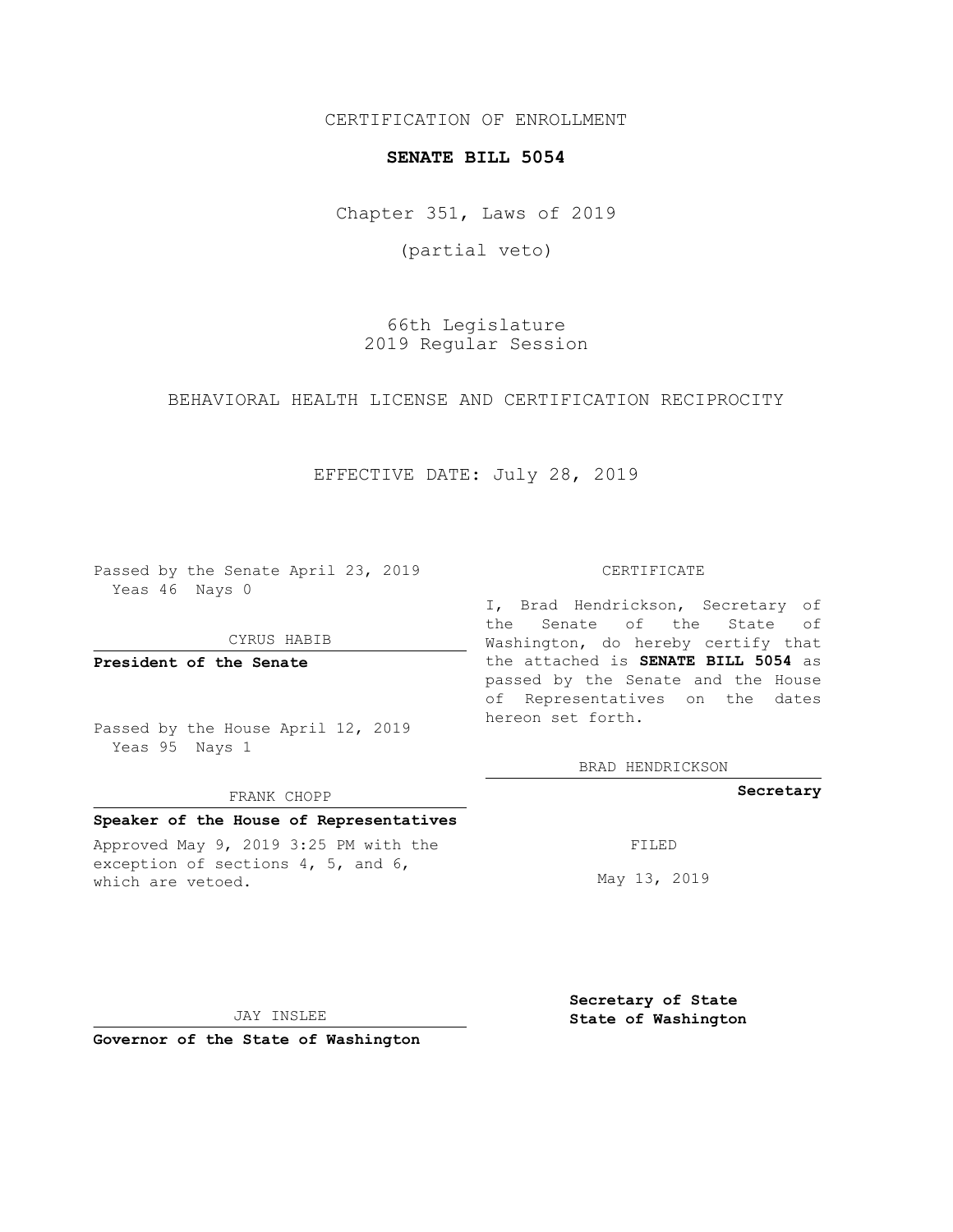### **SENATE BILL 5054**

AS AMENDED BY THE HOUSE

Passed Legislature - 2019 Regular Session

# **State of Washington 66th Legislature 2019 Regular Session**

**By** Senators O'Ban, Brown, Conway, Wilson, L., Zeiger, Short, Van De Wege, and Wagoner

Prefiled 12/24/18. Read first time 01/14/19. Referred to Committee on Health & Long Term Care.

 AN ACT Relating to increasing the behavioral health workforce by establishing a reciprocity program to increase the portability of behavioral health licenses and certifications; amending RCW 18.83.170, 18.205.140, and 18.225.140; adding a new section to chapter 18.83 RCW; adding a new section to chapter 18.205 RCW; adding a new section to chapter 18.225 RCW; and providing expiration dates.

7 BE IT ENACTED BY THE LEGISLATURE OF THE STATE OF WASHINGTON:

8 **Sec. 1.** RCW 18.83.170 and 2004 c 262 s 12 are each amended to 9 read as follows:

10 (1) Upon compliance with administrative procedures, administrative requirements, and fees determined under RCW 43.70.250 and 43.70.280, the board may grant a license, without oral examination, to any applicant who has not previously failed any examination held by the board of psychology of the state of Washington and furnishes evidence satisfactory to the board that the 16 applicant:

17 (((+1)) (a) Holds a doctoral degree with primary emphasis on 18 psychology from an accredited college or university; and

19 (((<del>(2)(a)</del>)) <u>(b)(i)</u> Is licensed or certified to practice psychology 20 in another state or country in which the requirements for such 21 licensing or certification are, in the judgment of the board,

p. 1 SB 5054.SL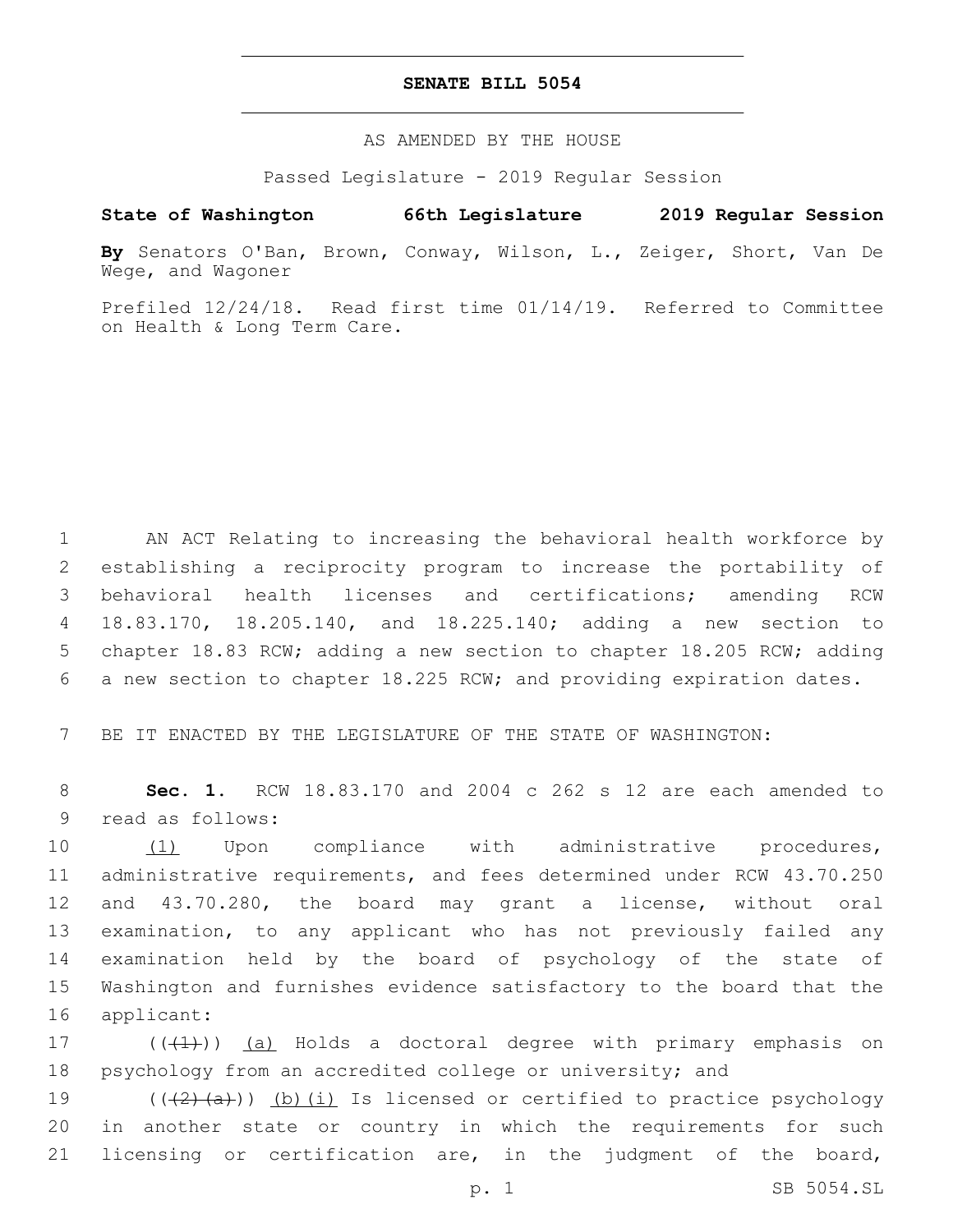essentially equivalent to those required by this chapter and the rules and regulations of the board. Such individuals must have been licensed or certified in another state for a period of at least two 4 vears; or 5 (((b))) (ii) Is a diplomate in good standing of the American 6 Board of Examiners in Professional Psychology; or (( $\left(\left\{\epsilon\right\}\right)$ ) (iii) Is a member of a professional organization and holds a certificate deemed by the board to meet standards equivalent 9 to this chapter. (2)(a)(i) The department shall establish a reciprocity program for applicants for licensure as a psychologist in Washington. 12 (ii) The reciprocity program applies to applicants for a license 13 as a psychologist who: (A) Hold or have held within the past twelve months a credential in good standing from another state or territory of the United States which has a scope of practice that is substantially equivalent to or greater than the scope of practice for licensed psychologists as 18 established under this chapter; and (B) Have no disciplinary record or disqualifying criminal history. (b) The department shall issue a probationary license to an applicant who meets the requirements of (a)(ii) of this subsection. 23 The department must determine what deficiencies, if any, exist between the education and experience requirements of the other 25 state's credential and, after consideration of the experience and 26 capabilities of the applicant, determine whether it is appropriate to 27 require the applicant to complete additional education or experience 28 requirements to maintain the probationary license and, within a reasonable time period, transition to a full license. A person who holds a probationary license may only practice as a psychologist in a licensed or certified service provider, as defined in RCW 71.24.025. The department may place a reasonable time limit on a probationary 33 license and may, if appropriate, require the applicant to pass a jurisprudential examination. (c) The department must maintain and publish a list of credentials in other states and territories that the department has 37 determined to have a scope of practice that is substantially equivalent to or greater than the scope of practice for licensed psychologists as established under this chapter. The department shall

prioritize identifying and publishing the department's determination

p. 2 SB 5054.SL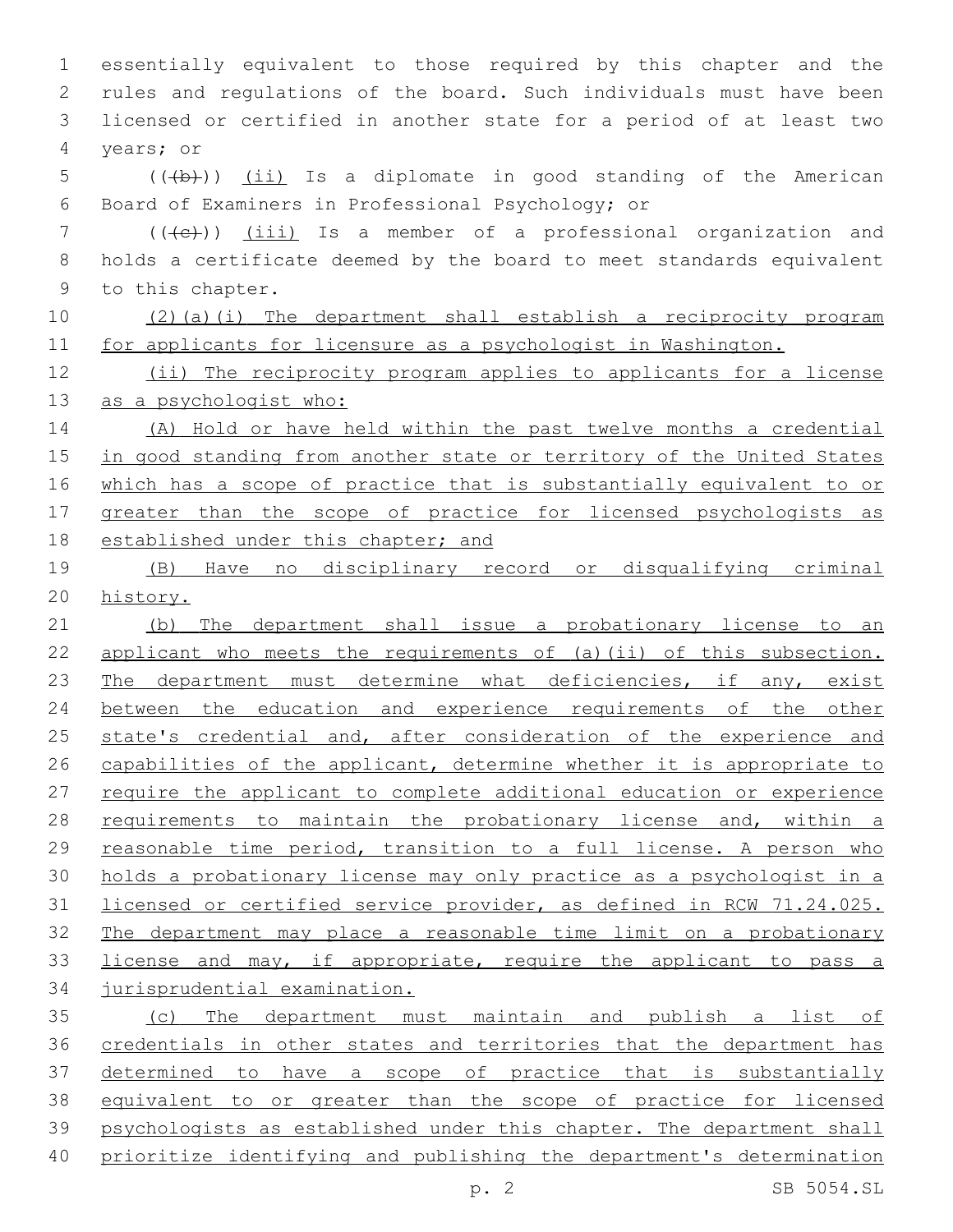for the five states or territories that have historically had the most applicants for reciprocity under subsection (1) of this section with a scope of practice that is substantially equivalent to or greater than the scope of practice for licensed psychologists as 5 established under this chapter.

 **Sec. 2.** RCW 18.205.140 and 1998 c 243 s 14 are each amended to 7 read as follows:

 (1) An applicant holding a credential in another state may be certified to practice in this state without examination if the secretary determines that the other state's credentialing standards are substantially equivalent to the standards in this state.

 (2)(a)(i) The department shall establish a reciprocity program 13 for applicants for certification as a chemical dependency professional in Washington.

15 (ii) The reciprocity program applies to applicants for certification as a chemical dependency professional who:

 (A) Hold or have held within the past twelve months a credential in good standing from another state or territory of the United States which has a scope of practice that is substantially equivalent to or greater than the scope of practice for certified chemical dependency professionals as established under this chapter; and

 (B) Have no disciplinary record or disqualifying criminal history.

 (b) The department shall issue a probationary certificate to an 25 applicant who meets the requirements of (a)(ii) of this subsection. The department must determine what deficiencies, if any, exist 27 between the education and experience requirements of the other state's credential and, after consideration of the experience and 29 capabilities of the applicant, determine whether it is appropriate to require the applicant to complete additional education or experience requirements to maintain the probationary certificate and, within a reasonable time period, transition to a full certificate. A person who holds a probationary certificate may only practice as a chemical dependency professional in a licensed or certified service provider, as defined in RCW 71.24.025. The department may place a reasonable time limit on a probationary certificate and may, if appropriate, require the applicant to pass a jurisprudential examination. (c) The department must maintain and publish a list of

credentials in other states and territories that the department has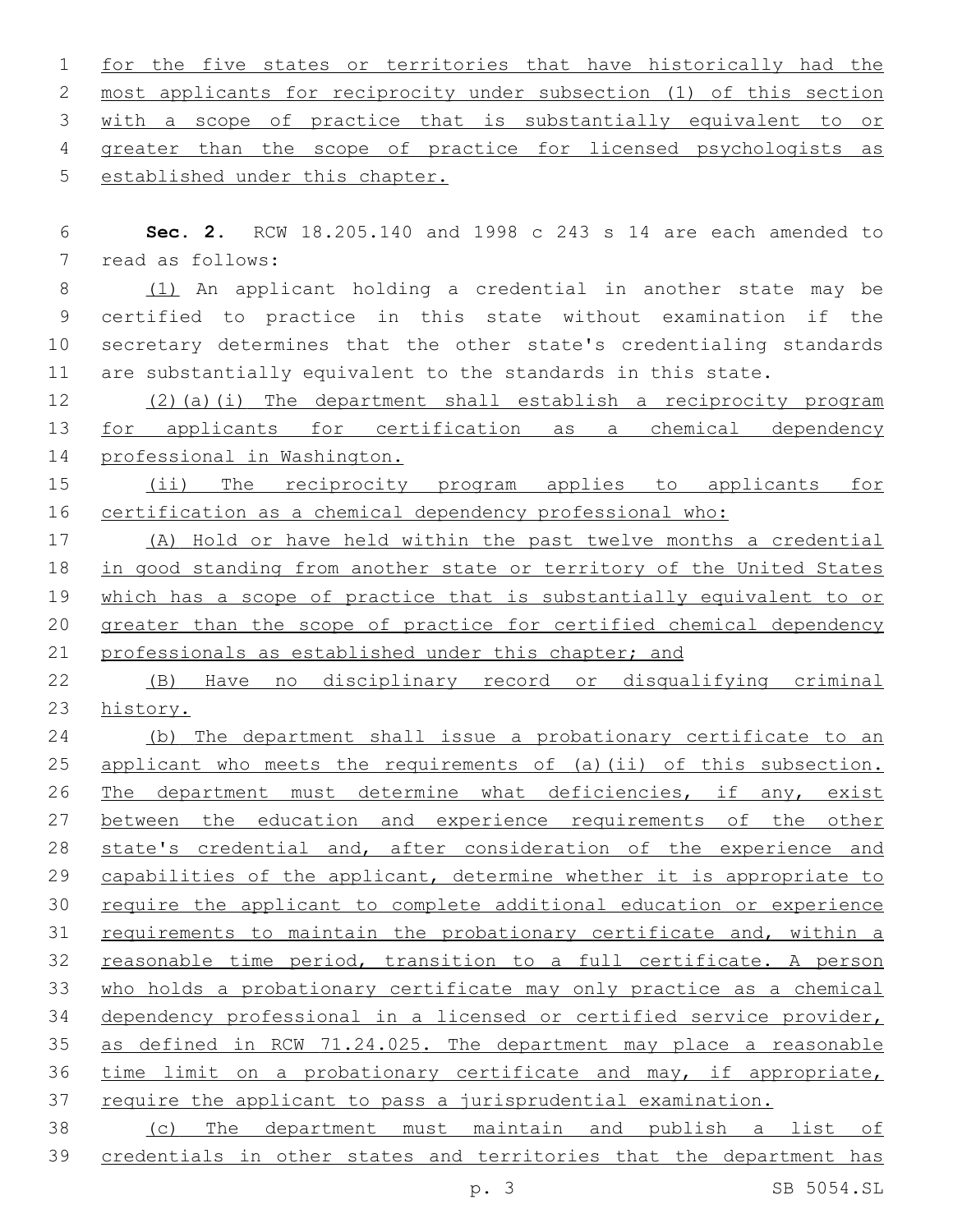determined to have a scope of practice that is substantially equivalent to or greater than the scope of practice for certified 3 chemical dependency professionals as established under this chapter. The department shall prioritize identifying and publishing the department's determination for the five states or territories that have historically had the most applicants for reciprocity under subsection (1) of this section with a scope of practice that is substantially equivalent to or greater than the scope of practice for certified chemical dependency professionals as established under this

10 chapter.

 **Sec. 3.** RCW 18.225.140 and 2001 c 251 s 14 are each amended to 12 read as follows:

 (1) An applicant holding a credential in another state may be licensed to practice in this state without examination if the secretary determines that the other state's credentialing standards are substantially equivalent to the licensing standards in this 17 state.

 (2)(a)(i) The department shall establish a reciprocity program 19 for applicants for licensure as an advanced social worker, an independent clinical social worker, a mental health counselor, or a marriage and family therapist in Washington.

22 (ii) The reciprocity program applies to applicants for a license 23 as an advanced social worker, an independent clinical social worker, 24 a mental health counselor, or a marriage and family therapist who:

 (A) Hold or have held within the past twelve months a credential in good standing from another state or territory of the United States which has a scope of practice that is substantially equivalent to or greater than the scope of practice for the corresponding license as established under this chapter; and

 (B) Have no disciplinary record or disqualifying criminal history.

 (b) The department shall issue a probationary license to an applicant who meets the requirements of (a)(ii) of this subsection. The department must determine what deficiencies, if any, exist between the education and experience requirements of the other state's credential and, after consideration of the experience and capabilities of the applicant, determine whether it is appropriate to require the applicant to complete additional education or experience requirements to maintain the probationary license and, within a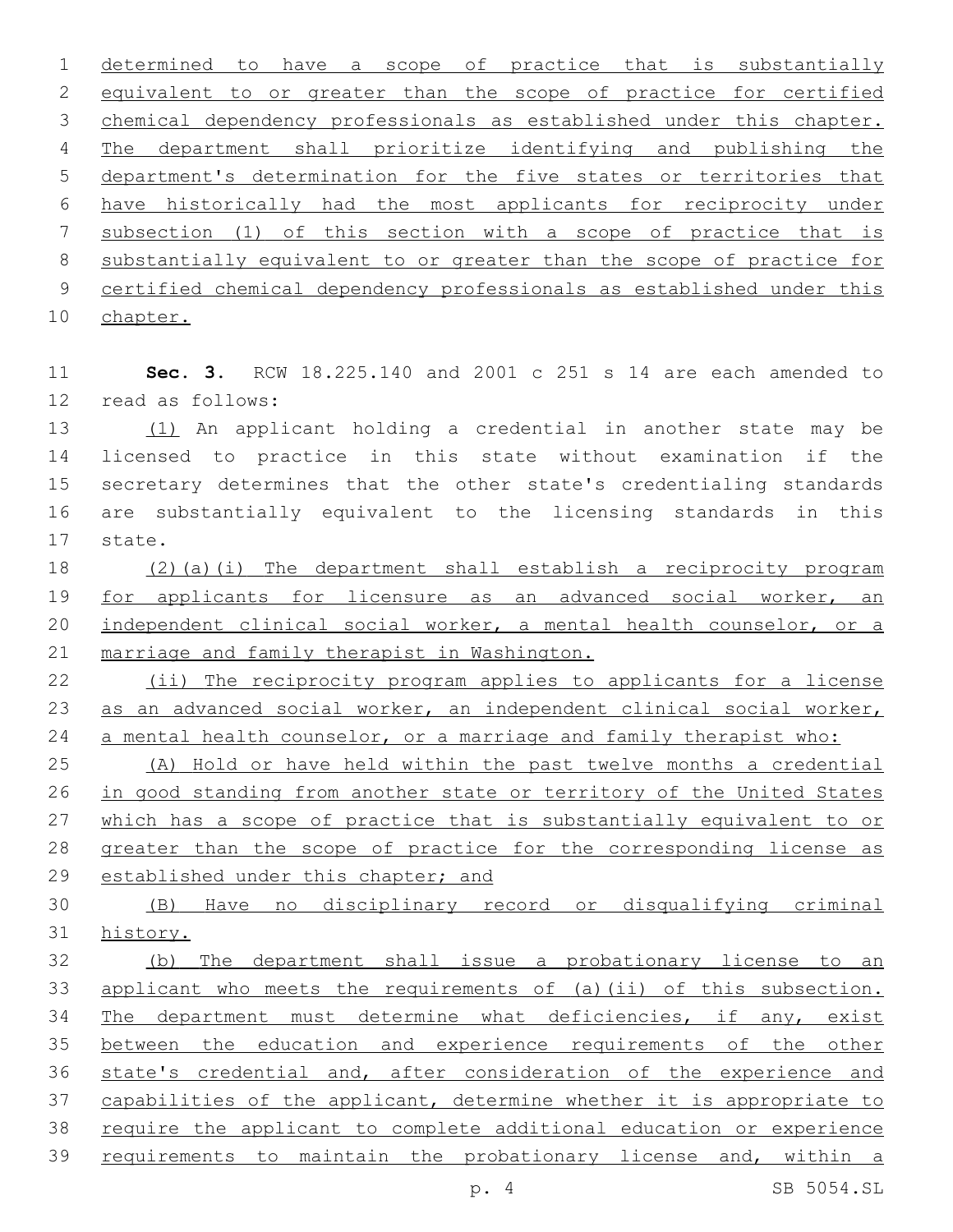1 reasonable time period, transition to a full license. A person who holds a probationary license may only practice in the relevant profession in a licensed or certified service provider, as defined in RCW 71.24.025. The department may place a reasonable time limit on a 5 probationary license and may, if appropriate, require the applicant 6 to pass a jurisprudential examination.

 (c) The department must maintain and publish a list of 8 credentials in other states and territories that the department has 9 determined to have a scope of practice that is substantially 10 equivalent to or greater than the scope of practice for licensed advanced social workers, independent clinical social workers, mental health counselors, or marriage and family therapists as established under this chapter. The department shall prioritize identifying and publishing the department's determination for the five states or territories that have historically had the most applicants for 16 reciprocity under subsection (1) of this section with a scope of practice that is substantially equivalent to or greater than the scope of practice for licensed advanced social workers, independent 19 clinical social workers, mental health counselors, and marriage and 20 family therapists under this chapter.

 *\*NEW SECTION. Sec. 4. A new section is added to chapter 18.83 RCW to read as follows:*

 *(1) The department must explore options for adoption of an interstate compact or compacts supporting license portability for professionals licensed under this chapter and report recommendations to the governor and legislature by November 1, 2020.*

 *(2) This section expires June 30, 2022. \*Sec. 4 was vetoed. See message at end of chapter.*

 *\*NEW SECTION. Sec. 5. A new section is added to chapter 18.205 RCW to read as follows:*

 *(1) The department must explore options for adoption of an interstate compact or compacts supporting license portability for professionals certified under this chapter and report recommendations to the governor and legislature by November 1, 2020.*

*(2) This section expires June 30, 2022.*

*\*Sec. 5 was vetoed. See message at end of chapter.*